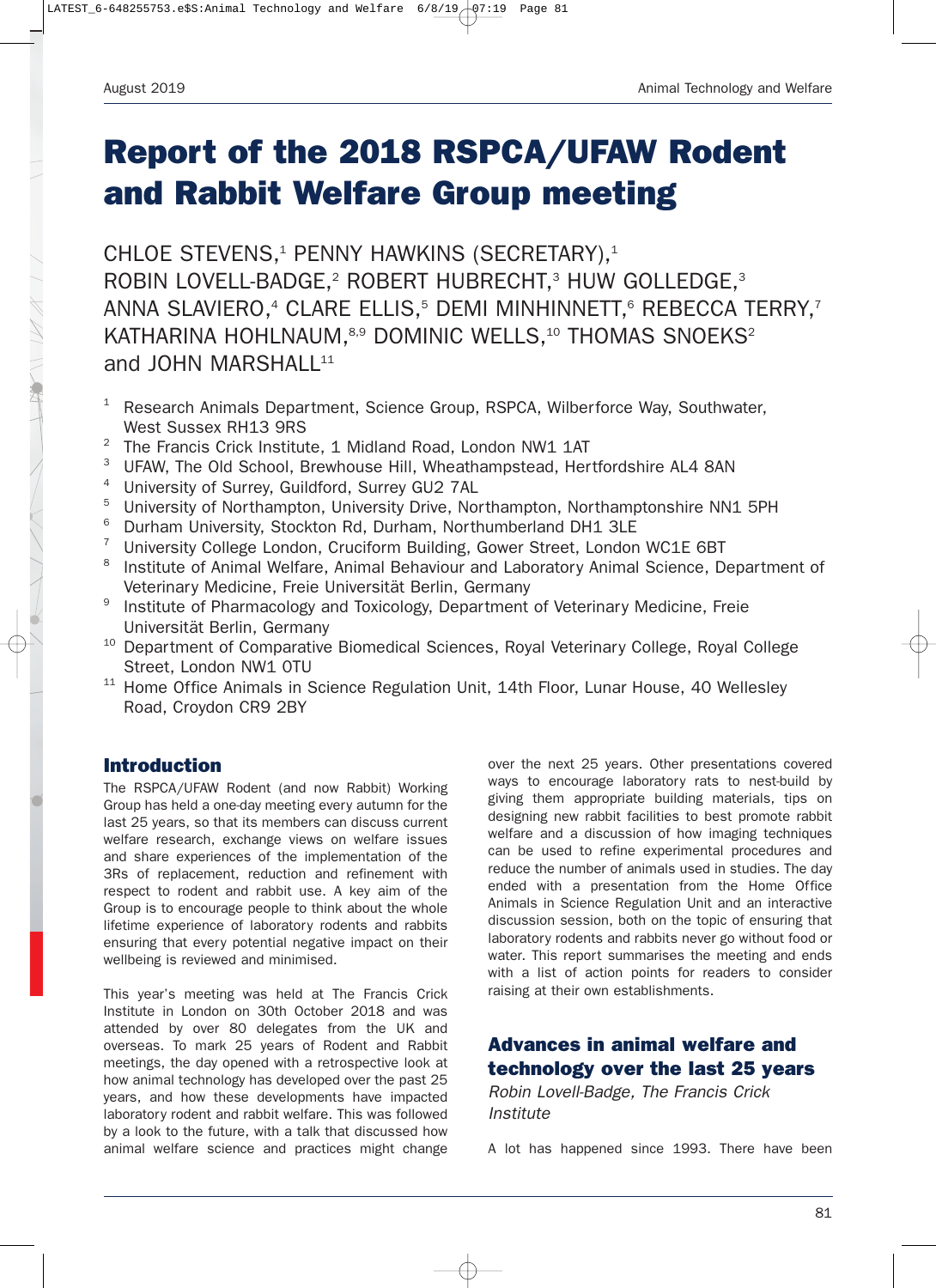significant, sometimes dramatic, advances in technology covering aspects such as animal husbandry, surgical practice, methods of cryopreservation, imaging and, of course, methods of genetic alteration. Many of these have led to better welfare, to more precise ways to test hypotheses and to reduced animal usage; others have led to substantial increases in the numbers of animals used for certain types of experiment, or to altered practices that may not always be beneficial to the animals or to scientific understanding.

One of the most notable developments of the last 25 years is the advance in methods of genome editing. Genome editing allows us to alter DNA sequences very precisely and probably gives us the ability to modify any living organism which, along with other techniques such as directed differentiation of stem cells and development of organoids, may continue to help replace animals and yield better 'models' of human disease.

Another significant area of development has been in the generation and archiving of mouse lines which has greatly improved. This means that fewer animals need to be maintained in the laboratory. For example, there are now better methods of cryopreservation for embryos, sperm, oocytes and ovaries. New methods have arisen in reproductive biology, such as somatic cell nuclear transfer (SCNT), the method which was used to produce Dolly the sheep in 1997.<sup>1,2</sup>

A further area of development is in the use of fluorescent protein markers,<sup>3</sup> or other types of reporter such as luciferase. These allow us to follow cells *in vitro* or *in vivo* and give us the ability to do live imaging studies. Imaging modalities such as MRI and ultrasound have also developed, allowing us to reduce laboratory animal numbers by carrying out longitudinal studies.

The drivers of these advances in technology are widespread. They include curiosity about how genes are expressed during development, a greater understanding of the roles of specific genes, increasing knowledge of stem cell biology and cancer biology and better ways to follow cell fate decisions during development. Additionally, there has been interest in practical applications of this technology in animals – for example, how to make them more productive, grow faster, have disease resistance or how to use them as 'bioreactors' to produce valuable human proteins. However, these possible applications come with their own suite of ethical and animal welfare issues to address.

The advances in Animal Technology over the last 25 years have also impacted on animal welfare, husbandry and the 3Rs, though not always with positive results. Cages have largely switched from open-topped cages to

individually ventilated cages (IVCs) with in-built watering systems, which may help maintain the health status of the animals but may not be good for the animals' natural behaviour or normal physiology as they cannot smell neighbours or interact with each other if singly housed. The increase in Specific-Pathogen-Free (SPF) facilities is good for the animals' health but also leads to animals having an underdeveloped immune system and simpler gut microbiota which does not accurately reflect animals in the wild or humans. There has also been an increase in the general understanding of environmental enrichment needs and animal handling techniques which cause less stress and promote better welfare.

Alongside the technological advances of the last 25 years, we have seen better training programmes and career structures becoming available for Animal Technologists. This means that higher skilled individuals are looking after the animals and are able to carry out procedures but may also mean that scientists are less likely to visit animal facilities and as a result may have unrealistic expectations or develop less empathy for their animals. Similarly, improved databases and animal management systems may appear to be beneficial as they offer more streamlining and centralised control but may further contribute to keeping scientists out of the animal facility.

Two encouraging trends underlie all the developments discussed above. The first trend is one of much greater transparency and openness in science which can be seen in initiatives such as the Concordat on Openness and the rise of open access publishing. The second is an increase in genuine concern about animal welfare by all those involved in research and, reflecting this, there has been widespread adoption of the 3Rs, greatly supported and assisted by Animal Technologists.

#### **Rodent and rabbit welfare – what might the next 25 years hold?**

*Robert Hubrecht and Huw Golledge, UFAW*

Laboratory animal science has come a long way in the past 25 years. The genetic revolution has transformed the way mice are used in research, bringing both challenges and opportunities. We have also made great strides in the way we care for rodents in the laboratory, both by better understanding their needs and by spreading that knowledge through training and education. What might the next 25 years bring?

There are a variety of opportunities for replacing animal models with non-animal alternatives, such as organoids, 'organ-on-a-chip' technology, tissue culture, imaging in humans, the use of data acquired from animals undergoing routine clinical veterinary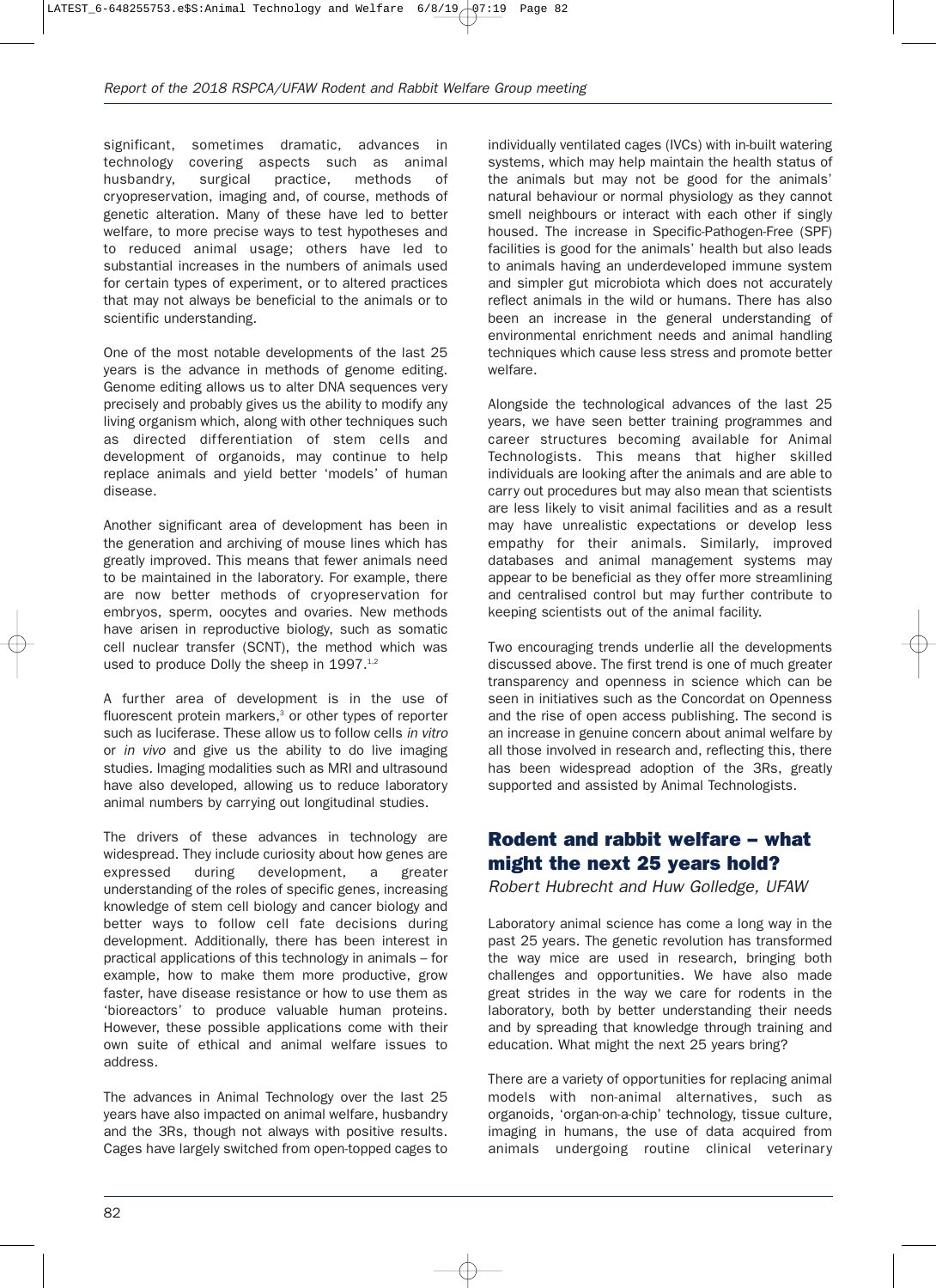treatment, risk or hazard assessment and modelling. Some of these techniques are already established, although it is not easy to predict how they may develop.

There are also opportunities which may lead to reductions in animal numbers, although it is difficult to estimate how many animals might be used in 25 years (see Table 1 for the number of procedures conducted on rodents and rabbits in 2017). For example, initiatives like ShARM (Shared Ageing Research Models) allow researchers to share resources such as surplus tissues, reducing the total number of animals needed to generate samples.4 Sharing of data is also likely to provide a major opportunity, through creation of repositories of animal studies, or the use of 'big' epidemiological data from companion animals to study drug efficacy in naturally occurring disease models. Data sharing might also allow 'read-across' approaches – where similar chemical substances are grouped into 'families' for chemical safety assessments, so that information on the toxicology of a well-understood substance can be used to make inferences about similar substances for which less information is available without having to repeat animal studies.

| <b>Species</b>                                  | <b>Experimental</b><br>procedures |
|-------------------------------------------------|-----------------------------------|
| Mouse ( <i>Mus musculus</i> )                   | 1,094,867                         |
| Rat ( <i>Rattus norvegicus</i> )                | 233,676                           |
| Guinea-pig (Cavia porcellus)                    | 22,560                            |
| Hamster (Syrian) (Mesocricetus auratus)         | 1,126                             |
| Hamster (Chinese) ( <i>Cricetulus griseus</i> ) |                                   |
| Mongolian Gerbil (Meriones unguiculatus)        | 311                               |
| Other rodent                                    | 2,105                             |
| Rabbit (Oryctolagus cuniculus)                  | 10.362                            |

Table 1. Numbers of rodents and rabbits used for experimental procedures in the UK in 2017 according to UK Home Office annual statistics.<sup>5</sup>

A further way to reduce the numbers of research animals is through better experimental design. Evidence suggests that a large proportion of studies that use animals fail to adhere to several principles of good experimental design, such as randomisation or blinding.<sup>6</sup> Addressing this problem would also help improve the quality of science.

There will also be opportunities to further apply refinements in animal research. Progress has already been made, from the improved training of technologists to better housing conditions (e.g. double-decker cages

for rats). However, progress can be slow – for example, although providing nesting material for mice is now standard in the UK, this is not necessarily the case elsewhere. To make further progress in refinement, an overall better understanding of long-term welfare impacts is needed, including insights into 'cumulative suffering'. By better understanding the welfare impacts of both scientific procedures and life in the laboratory on animals, we can gain a better understanding of where refinement or replacement is most important.

The rise of automation in animal facilities offers opportunities to improve welfare, as monitoring or phenotyping of animals can be less invasive and yield better data. Automation can also help avoid human error – for example, by avoiding the misidentification of animals. However, there is also the possibility that losing human input could lead to problems being missed – thus, a mixture of automation and human attendance is necessary.

The techniques used for euthanasia in laboratory animals offer yet another opportunity for refinement. Carbon dioxide is now widely understood to be aversive<sup>7</sup> but, subject to proper evaluation, new technologies could offer the possibility of humane and practical alternatives, such as Low Atmospheric Pressure Stunning (LAPS) or focussed microwave irradiation.

As with the other areas of the 3Rs, there are threats to the future of refinement. For example, new animal models developed in the future may be found to have significant or unpredictable welfare implications. Threats to refinement also exist where there is still a lack of knowledge about animals' needs – for example, relatively little is known about the social needs of rabbits, or how best to keep male mice.

There may in future, also be occasions where reduction and refinement conflict, for instance where fewer animals can be used in longitudinal studies which require repeated imaging under anaesthesia as an alternative to using more animals which must be killed to obtain samples. In such cases the cumulative impact on individual animals may be greater (since anaesthesia has an impact on welfare) but far fewer animals will need to be used. In such circumstances many prioritise the harm caused to individual animals but the harm-benefit analysis will need to carefully weigh Reduction against Refinement.

To conclude, it is possible that we will no longer be using mammalian models in 25 years – although if we are, we can expect them to be more valid. However, the best prediction we can make is that we will see significant further advances in the 3Rs, although we must not forget that threats and challenges are also likely to arise. Animal Technologists will continue to be essential advocates for animals in the future.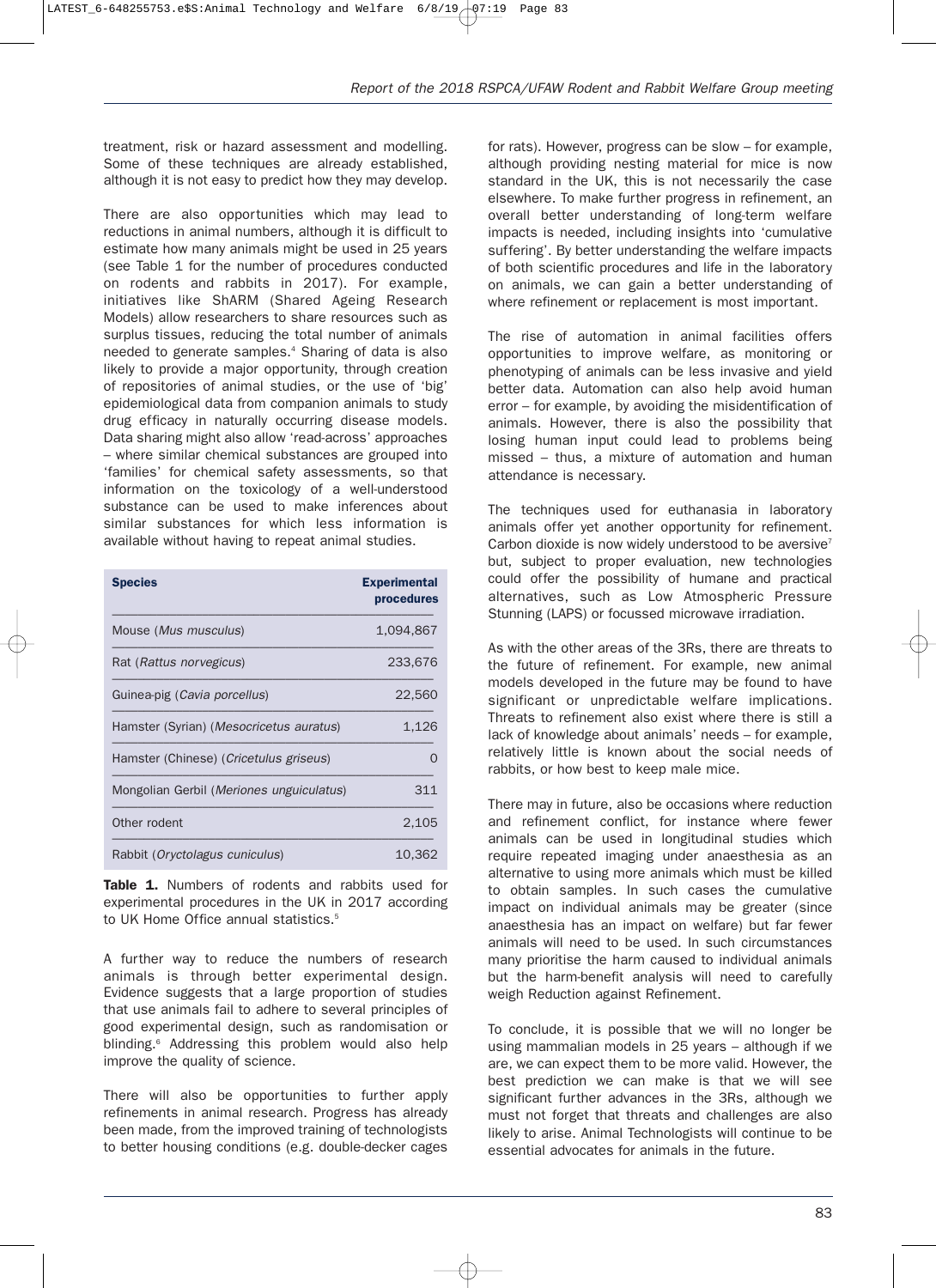## **Building refinements for rabbits into a new facility**

*Anna Slaviero, University of Surrey*

Recent years have seen many new refinements of various aspects of housing and husbandry of rabbits. This has also been reflected in the new 'Code of Practice for the housing and care of animals bred, supplied or used for scientific purposes' which sets out the standard of care and accommodation for animals under the Animals (Scientific Procedures) Act 1986  $(ASPA).<sup>8</sup>$ 

At the University of Surrey we have aimed to improve every aspect of our research work with rabbits over the past three years. This has been beneficial for both animals and research, as it is widely recognised that a high standard of animal welfare makes sense from ethical, legal, economic and scientific points of view. The opening of our new animal facility was the chance to apply and implement refinements on housing from the early stage of facility design. This consequently increased our opportunities to apply refinements in other areas, such as husbandry and enrichment, to improve animal welfare. It also allowed us to have a state-of-the-art facility to further develop our work to challenge and improve standard practices in different animal procedures carried out at the University of Surrey. This section tells the story of the implementation of our rabbit housing refinements, and how this affects refinements in husbandry and enrichment.

Prior to our redesign, our rabbit housing was typical of many facilities. Rabbits were housed in cages singly or in pairs, with the light, humidity and temperature of the room controlled centrally. Although initial attempts to improve rabbit welfare through socialisation, breeding and habituation programmes were successful, the opportunity to develop a new facility allowed us to take these improvements a step further.

In designing the new facility, planning discussions involved as many stakeholders as possible: the Establishment Licence Holder, the Home Office inspector, architects and builders, NACWOs, Veterinarians, Researchers and Animal Technologists. We also had to consider several factors: did we want to refurbish our old unit, or build a brand new unit? Where should it be located? What was our budget? And how could we meet both animal welfare and research needs? The final design for the facility divided the unit into three blocks. The first, the 'noisy' block, contains the changing room, cage washers, autoclave, necropsy suite and so on, in order to contain all areas that would involve noise and minimise disturbance throughout the rest of the facility. Animal housing and procedure rooms are contained in the second 'quiet' block. The

third 'super-quiet' block, contains the surgery suite and sleep suite. Building materials were chosen to minimise noise transfer from one block to the next.

In contrast to the central control in the previous unit, temperature and humidity are controlled separately for each room. This allows us to have different temperature and humidity for mouse or rabbit rooms but also for the other rooms like the surgery suite and cage wash. Two lighting systems are in place – red lights and LED lights – to allow visual access to animals out-of-hours without causing disturbance. The health status of the animals is maintained through the existence of negative pressure and air filters, Individually Ventilated Cages (IVCs), decontamination procedures using autoclaving or Vaporised Hydrogen Peroxide (VHP).

Building on the refinements to rabbit housing and husbandry we introduced in our old facility, the rabbit rooms have various features to promote rabbit welfare. Rooms have anti-slip flooring so that rabbits can move easily when let out for play and exercise. A bespoke modular pen system allows the pens to be adapted to the needs of different rabbits. For example, new rabbits can be settled into the facility in phases, starting in a smaller, quiet space, with new areas opened as the rabbits become more settled. Enrichment to encourage play behaviour is available to the rabbits and the equipment provided can be restructured to maintain novelty. Enrichment, social experience and exercise are all available to rabbits in our class II room as well as the main rabbit room.

Furthermore refining the design of the facility, we also introduced refinements relating to staff behaviour. Technologists spend 10-15 minutes with the rabbits each day in order to allow the rabbits to habituate to their presence and to being held and checked. Researchers are now required to visit the facility at least three times over at least one week prior to starting experiments to let rabbits habituate to them as well. One outcome of this rule was that researchers showed more concern for rabbit welfare when they spent more time with the animals. We also introduced positive reinforcement training procedures, such as presenting rabbits with a basil leaf when they hop on a scale, or training rabbits to associate certain odour cues or music with positive experiences to promote better welfare when rabbits are moved to the class II room.

Although our refinements have helped improve rabbit welfare, new refinements are being planned all the time. For example, we hope to introduce burrowing pits to encourage more natural behaviours. Continually checking data, reviewing the results and putting lessons learned into practice will continue to promote and improve the welfare of our rabbits.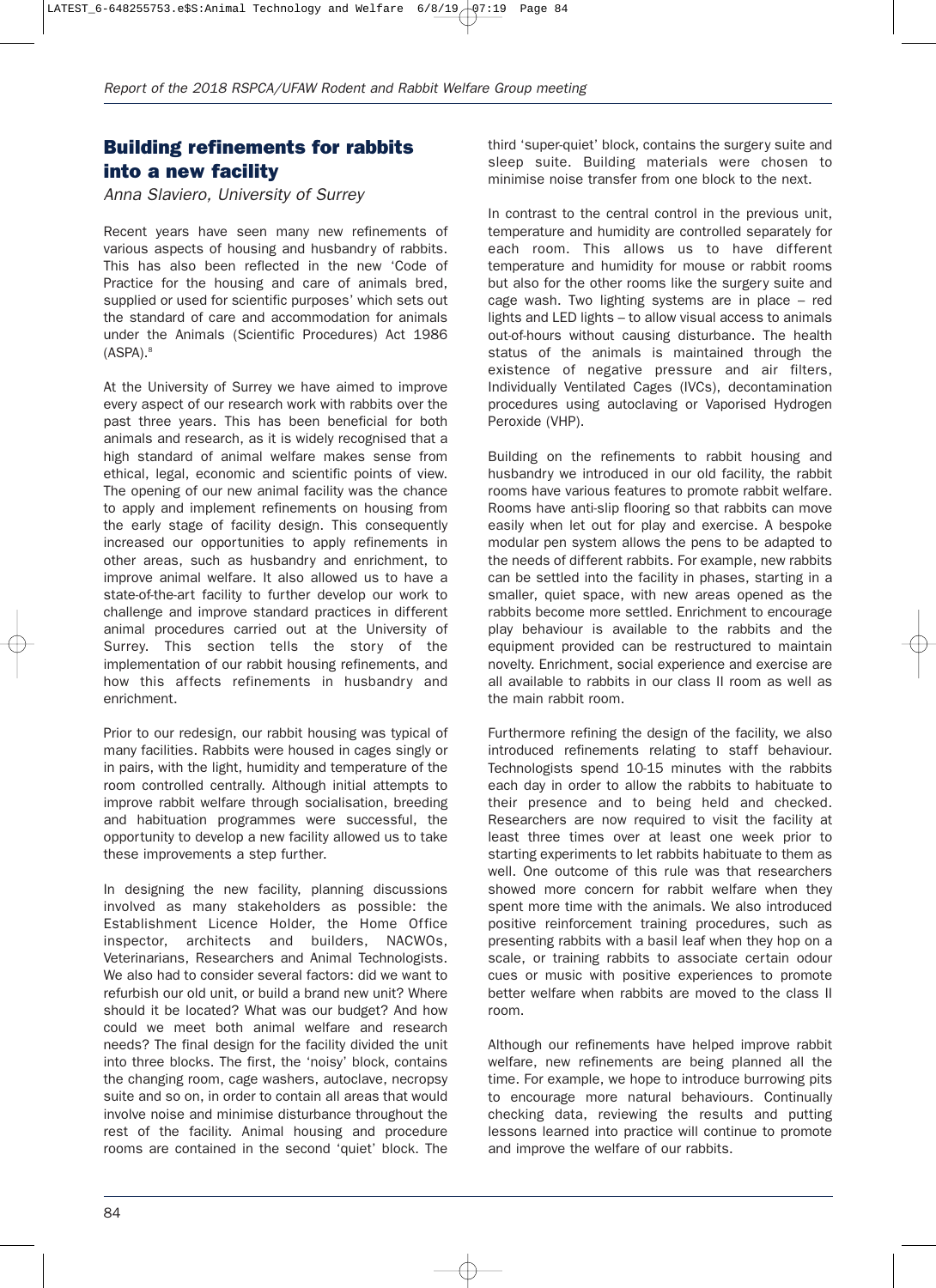#### **Exploring rabbit personalities**

*Clare Frances Ellis1 , Wanda McCormick2 , Ambrose Tinarwo3 and Helen Clegg4 1 University of Northampton, <sup>2</sup> Anglia Ruskin University, 3 Hadlow College and <sup>4</sup> University of Buckinghamshire*

Personality in animals has been an area of growing interest over the past  $10-15$  years.  $9-11$  However, attention from a variety of disciplines has led to a wide range of different methods being employed to test for and assess personality. While there have been an increasing number of attempts to explore and describe dog and cat personality in recent years, only limited studies have explored personality and individual behavioural profiles for rabbits. Validated tools to assess personalities in rabbits may have applications across a wide range of contexts, including at rehoming centres, to select suitable animals for use in animalassisted therapy or specific research paradigms and to understand the behaviour of rabbits in a laboratory setting. Such tools may help in the selection of traits that indicate which rabbits might cope better in captivity or support the matching of individuals to particular settings. In order to develop tools to explore possible rabbit personalities and identify suitable assessment methods for this species, we aimed to answer several questions. Firstly, do rabbits show between-individual variation and within-individual consistency in behaviour? If so, what traits are important to a captive setting? And finally, which tools are suitable to measure these?

The first tool we developed to explore rabbit personality was based on a suite of behavioural tests. A sample of 52 mixed-sex adult rabbits from four land-based college training units were assessed in two trials, spaced three months apart. Trials consisted of an open field test, time taken to exit a carrier, a novel substrate test and a novel object test. Our results suggested that rabbits showed evidence of individual differences in boldness, activity and exploratory behaviour. Ten of the twenty variables studied were consistent over time, indicating that individual rabbits do show consistent differences in these personality traits.

The second tool, the Rabbit Behaviour Rating Tool (RaBRT), was derived from a literature search of rabbit behaviour articles. We identified 47 behavioural descriptors and each was rated on a 5-point scale by pet owners and people that work with rabbits, with 1172 full responses received. Only 17 items demonstrated fair to excellent inter-rater reliability. Statistical analysis identified three key behavioural indicators, which related to social interactions with humans, activity levels and antisocial interactions with humans.

In conclusion, we found that rabbits did show between individual variation in behaviour which could be

detected using both tools, although the specific traits that could be measured depended on the tool being used. Behavioural tests also indicated a low-moderate level of individual consistency over time. Further validation studies are underway, including validation of these potential behaviour assessment tools and comparisons to home cage behaviour observations.

# **A natural approach – how to increase rat nest building behaviour in a laboratory environment**

*Demi Minhinnett, Durham University*

Rats account for a large proportion of scientific procedures on animals every year in the UK; in 2017 rat use accounted for 6.3% of all procedures.<sup>5</sup> This is one reason why it is vital to focus on the welfare of laboratory rats, including allowing them to exhibit natural behaviours, such as nest building. However, it is not always easy to facilitate natural behaviours and nest building behaviour in rats (in the laboratory) is not as commonly observed as it is in mice. Whilst mice have been observed to spontaneously nest build when provided with nesting materials in laboratory settings, rats may not do so, suggesting that nest building in rats is a learned, rather than innate, behaviour. $12$  We proposed to give rats the opportunity to learn to build nests, trialling different nesting materials and noting the effects on nest building behaviour.

The nesting materials included in the trial were selected by considering the kinds of materials rats would naturally encounter in the wild, such as grasses. Rats were therefore provided with one of three different kinds of material for this study: hay, paper wool, or a mix of hay and paper wool. The rats used were all breeding females from either Wistar or Lister Hooded strains, and none had exhibited nest-building behaviour before being included in the trial. The quality of the nests produced was also assessed based on a system used to score mouse nests.<sup>13</sup>

Several rats in the trial exhibited nest building behaviour but only when provided with hay, or a mix of hay and paper wool. This was thought to be due to the architectural properties of hay: providing hay allowed nests to be built upwards and outwards to create ballshaped nests, which score highly when assessing nest quality. The presence of hay was also beneficial for litter production: when rats were provided with paper wool and no hay, pups tended to be found scattered throughout the nest (Figure 1) and mother rats showed more signs of disturbance when the cage was opened – scurrying around the cage and attempting to move pups under the hopper. Two litters were also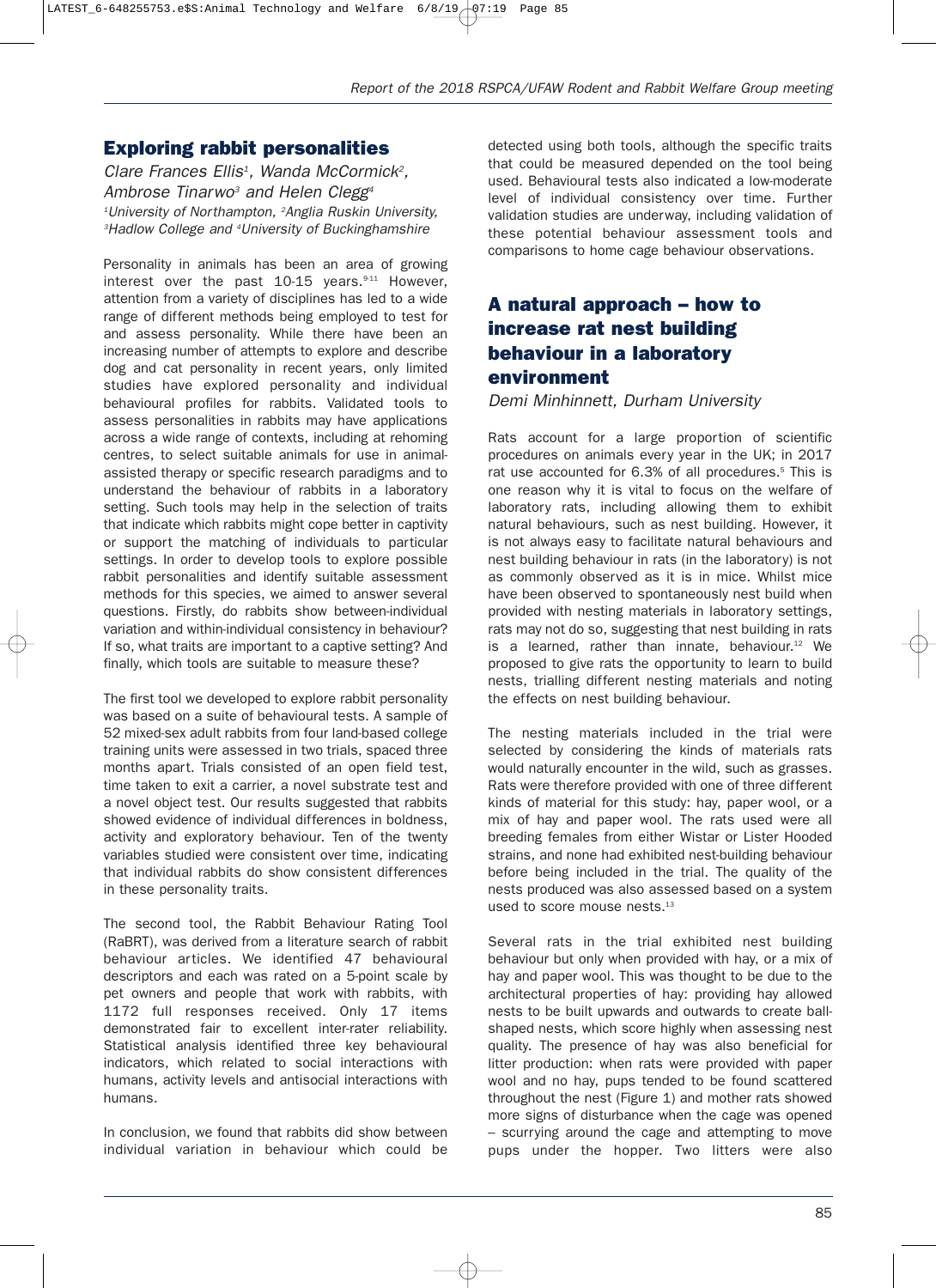abandoned and two dead pups were found. In contrast, when hay was provided, pups tended to be found in a cluster in a nest (Figure 1), mother rats showed less disturbed behaviour and there were no litter abandonments or pup deaths.

This trial highlights the importance of looking at an animal's natural history to find ways to promote natural behaviours, which may have notable impacts on the animal's welfare. By attending to the natural history and natural behaviour of laboratory animals, we can learn more about how to best support them in a laboratory setting.



**Figure 1.** Images of rat pups scattered throughout the nest made from paper wool (left) and pups clustered together in nest made of hay (right). Credit: Demi Minhinnett.

### **Modifying laboratory rat housing for improved welfare**

*Rebecca Terry, University College London*

The importance of allowing rats space to stand on their hind legs is largely recognised (e.g. by the NC3Rs and RSPCA)<sup>14-16</sup> but most current caging does not provide the height to allow for this. Not being able to stand up limits rats' ability to express natural behaviours and is thought to lead to muscle wastage in their hind legs. Conventional cages may also not provide enough room for rats to express play behaviour, and can expose albino rats to too much light, causing retinal degradation.<sup>17</sup> We therefore aimed to improve the welfare of the rats kept at UCL Cruciform by modifying the cages to allow this additional height.

Various factors had to be considered in order to produce a feasible cage design. The room needed to be able to house a similar number of rats as could be housed in the conventional cages, but research equipment stored in the room could not be moved, space was limited, racks could not be made larger, and cages which would require additional equipment, such

as air handling units for IVCs, were not feasible. The new cage designs had to meet several requirements within these limits: cages needed to provide adequate height for rats to stand at full height, provide a higher level of enrichment and have space to provide hides to minimise potential retinal damage. Cages also had to be a financially feasible option for other facilities and the change to new cages had to be hassle-free in order to encourage others to adopt the new design.

In order to provide more space within these limits, the total number of cages in the room was reduced from 80 to 64. This did not affect rat research as the room was rarely operating at full capacity. This revision created more vertical space in each rack, allowing a total of 14 cm extra height to be added to each cage. To add this space, a modified raised hopper based on the Tecniplast -123 series was added to the conventional cage bases already in place. Shelving was added to the room to replace the cage racks – this shelving is cost effective, adjustable and can be dismantled when not in use to maximise space in the room.

The new design of the cages resulted in a total height of 35cm, which should allow an adult rat to stand comfortably. These taller cages also allow space for deeper litter to encourage digging and a shelter to protect from light. Enrichment designed to encourage play behaviour can be suspended from the bars to increase floor space and can allow individual rats to spend time away from one another. These changes, promoting natural rat behaviours, are likely to result in data obtained from the rat, being of improved quality. Furthermore, from a practical perspective, adjusting the cage height rather than designing a larger cage base means that cages are not significantly heavier than before, making it easier for staff to move and clean them.

The changes made to the current caging are likely to be highly beneficial for rats, as well as practical and cost-



**Figure 2.** Conventional rat cage (left) and rat cage with modified hopper (right). The modified hopper allows space for more enrichment and for rats to rear to full height.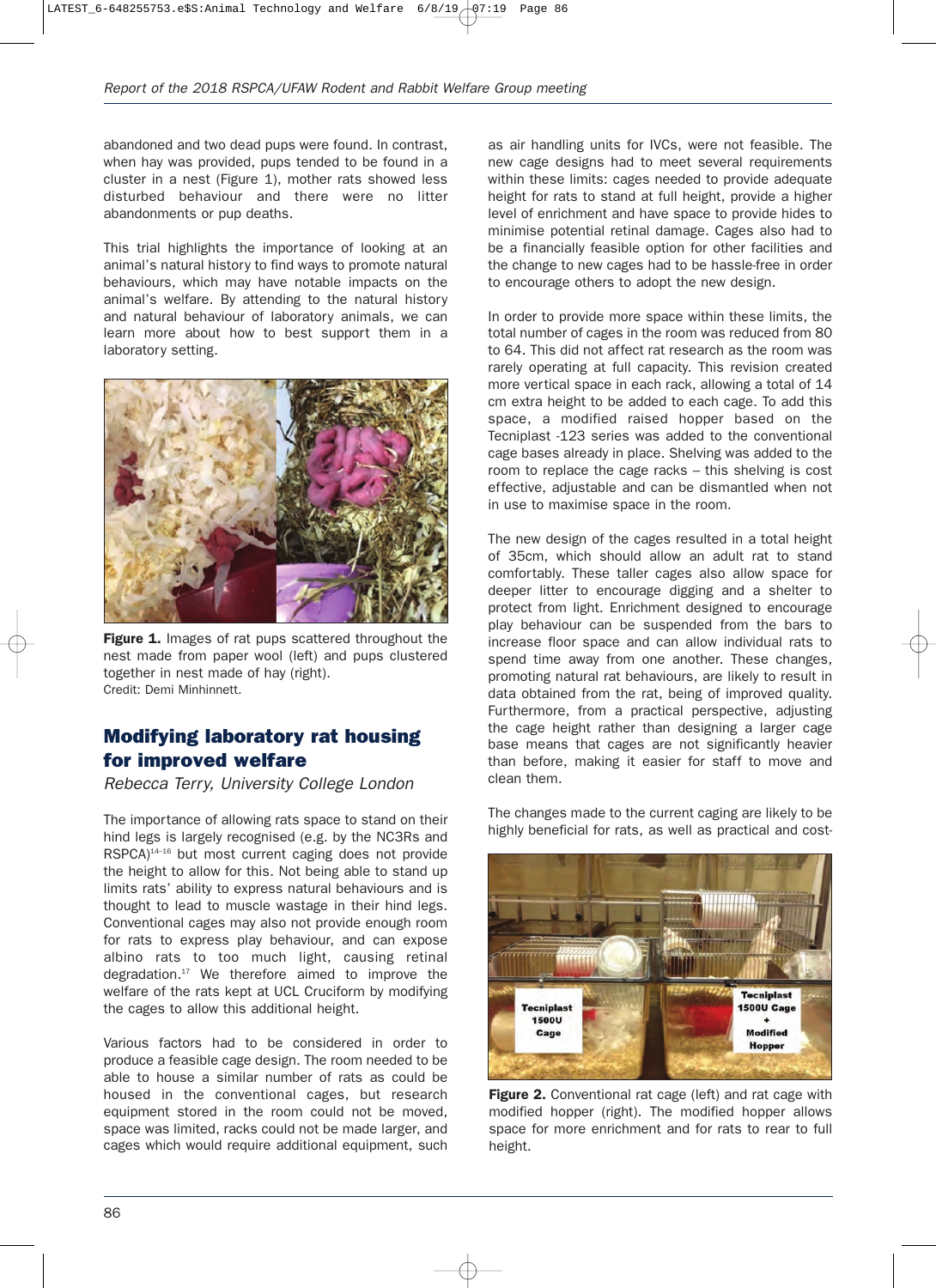effective for staff. Tecniplast have therefore produced a prototype based on the changes made and further adjustments will be made to the design before they are developed. This demonstrates that relatively simple changes can be made which are likely to greatly improve the quality of life of laboratory animals.

## **Severity classification of repeated anaesthesia**

*Katharina Hohlbaum1,2, Bettina Bert2,3 Silke Dietze2 , Heidrun Fink2 , Christa Thöne-Reineke1*

*1 Institute of Animal Welfare, Animal Behavior and Laboratory Animal Science, Department of Veterinary Medicine, Freie Universität Berlin, Germany 2 Institute of Pharmacology and Toxicology, Department of Veterinary Medicine, Freie Universität Berlin, Germany*

*3 German Federal Institute for Risk Assessment (BfR), German Centre for the Protection of Laboratory Animals (Bf3R), Germany*

Within the concept of the 3Rs of Russell and Burch<sup>18</sup> one strategy to reduce the number of laboratory animals is the repeated use of a cohort of animals over the course of an experiment. For example, in imaging studies, animals are anaesthetised each time imaging is carried out to avoid artefacts caused by unpredictable movements. However, little is known about the effects of repeated anaesthesia, which may have a greater impact on the wellbeing of the animals than a single anaesthetic episode.19 The 3Rs advantages of repeated animal usage are therefore only relevant if the animals involved do not experience more suffering, pain or distress than animals used for single procedures. Reflecting the lack of knowledge in this area, Directive 2010/63/EU states that the severity of general anaesthesia is mild but does not differentiate between single and repeated anaesthesia. We therefore aimed to investigate the welfare impacts of single and repeated anaesthesia on mice.

In order to examine the effects of repeated anaesthesia, we explored the effects of two common anaesthetic methods on adult C57BL/6JRj mice of both sexes: inhalation of isoflurane (induction: 4.0%; maintenance:  $1.75-2.50%$ ) in  $100%$  O<sub>2</sub> for 45 minutes and injection with a combination of ketamine (80 mg/kg) and xylazine (16 mg/kg) (KX). For each method, mice were randomly allocated to either control, single anaesthesia, or repeated anaesthesia groups (anaesthesia every 3-4 days, a total of six times). Welfare was assessed after the last anaesthetic episode according to our protocol 'systemic assessment of wellbeing in mice for procedures using general anaesthesia', https://paperpile.com/c/

EbWJuJ/racD<sup>20</sup> which includes the Mouse Grimace Scale (MGS), burrowing and nest building, the freeexploratory test for anxiety-related behaviour, home cage activity, food intake, and bodyweight, as well as the analysis of faecal corticosterone metabolites (FCM) for acute stress (24 h post-anaesthesia). In addition, hair corticosterone concentrations were measured. We found that neither single nor repeated use of isoflurane influenced nest building, home cage activity, bodyweight, FCM or hair corticosterone concentrations.21 Isoflurane increased MGS scores in female mice 30 minutes after anaesthesia compared with controls but scores did not differ between single and repeated anaesthesia. Repeated anaesthesia reduced burrowing behaviour in both males and females and increased time before displaying exploratory behaviour in female mice, indicating greater levels of anxiety than those exposed to single anaesthesia or controls.<sup>21</sup>

Anaesthesia with KX did not affect nest building, home cage activity, or hair corticosterone concentrations.<sup>22</sup> Both single and repeated KX anaesthesia increased MGS scores 150 minutes after anaesthesia compared with controls. Repeated KX anaesthesia increased the time before displaying exploratory behaviour in female mice one day after anaesthesia, although single anaesthesia did not. However, after eight days, female mice exposed to single or repeated anaesthesia showed greater time before exploring than controls. Changes in food intake and FCM excretion indicated an increased stress response in male mice after single KX anaesthesia, although there was no effect of repeated anaesthesia.<sup>22</sup>

Besides the degree of pain, suffering, distress or lasting harm, an understanding of the duration of the negative effects is essential for severity classification of any procedure. Although we saw behaviours suggesting increased anxiety following repeated isoflurane anaesthesia, these would be associated with mild, rather than moderate, levels of severity and the wellbeing of the mice was affected for only a short term – mainly in the immediate post-anaesthetic period.<sup>21</sup> In our view, therefore, the severity of repeated isoflurane anaesthesia in C57BL/6JRj mice can be classified as mild. This also applies for other protocols using a comparable anaesthesia regime. However, severity may deviate if a different anaesthesia regime, mice of a different age, other mouse strains, or other mouse disease models are used. Within the mild severity category, repeated isoflurane anaesthesia would clearly be of higher severity than a single isoflurane anaesthesia.<sup>20</sup> For the final severity classification of repeated KX anaesthesia, further investigations are needed in order to specifically determine the effects on anxiety and the duration of the mild distress indicated by changes in food intake and FCM excretion.<sup>22</sup>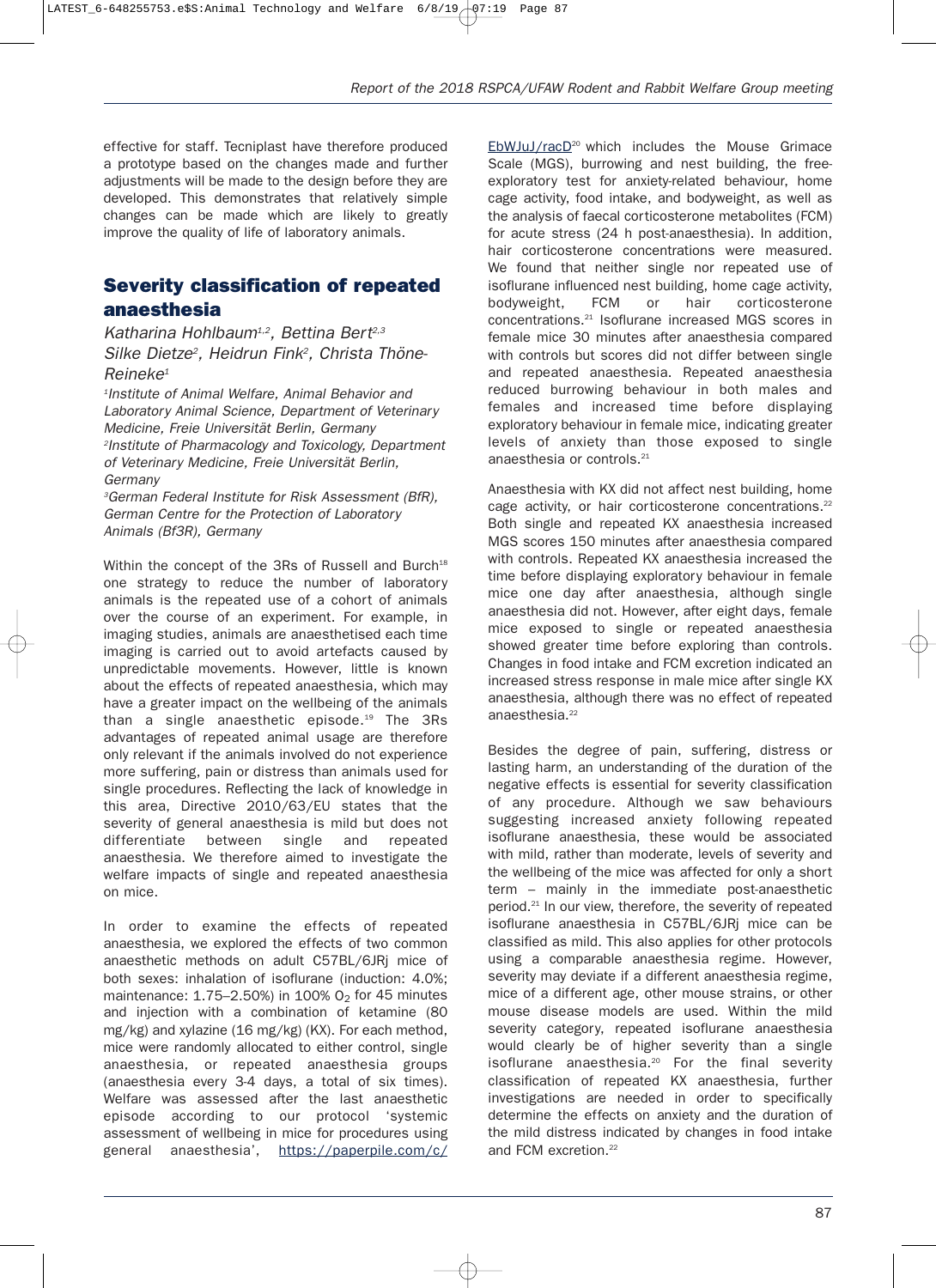## **Welfare implications of different identification methods for mice**

*Dominic Wells, Royal Veterinary College*

A variety of methods for marking mice, both permanent and temporary, are used in UK laboratories, but little is known about the animal welfare impacts of these methods. A survey of animal units showed that ear punching and notching are the most common mouse identification methods, followed by marking with ink on the tail.<sup>23</sup> We therefore chose these methods for further investigation into their welfare impacts on marked mice.

We initially explored the effects of ear punching and notching on male and female C57BL/6 and Balb/c mice. Mice were either i) ear punched, ii) ear notched, iii) restrained or iv) not handled, and behavioural measures of welfare and faecal samples for corticosterone measurement were collected. Mice showed an immediate head startle response to punching and notching compared with restrained mice as well as more grooming and freezing behaviour in their home cages. However, no significant differences in faecal corticosterone levels were found. Ear notched mice also ate less novel food the following day, indicating higher levels of anxiety, than unrestrained control mice.

Next, we examined whether marking mice with a marker pen or using local anaesthetic alongside ear punching would improve welfare indicators in marked mice. Male Balb/c mice were housed in pairs, with one mouse from each pair undergoing either ear punching, ear punching with the application of EMLA cream (lidocaine/prilocaine), marking with a permanent marker pen or no marking. The second mouse in each pair was unmarked. As marking mice with a pen would need to be repeated regularly, marker pen was applied weekly for the duration of the experiment, whereas ear punching was only done in week 1. The welfare of the animals during marking was assessed by counting the number of animals which defecated during the marking process. In the first week, similar numbers of mice defecated during marking, regardless of the method used. However, defaecation during marking with a marker pen significantly decreased by week 3, suggesting that mice had habituated to the method. Furthermore, mice that were ear-punched, whether or not EMLA cream was applied, were more likely to receive grooming from the unmarked mouse they were housed with, whilst those that received an ear punch and EMLA cream application were more likely to groom their ears and less likely to eat novel food.

In conclusion, we found that ear punching and notching appear to cause short-term pain and anxiety to mice but that application of a local anaesthetic cream did not help to alleviate these responses and caused

greater behavioural disturbance. Our results suggest that regular use of a permanent marker pen is a reasonable option which mice appear to habituate to. This may therefore be a good refinement option for those needing to mark individual mice.

#### **How modern imaging techniques contribute to the 3Rs**

*Thomas Snoeks, The Francis Crick Institute*

Over the last decade, imaging has made its way into most academic animal facilities. At The Francis Crick Institute, for example, we use bioluminescence and fluorescence, ultrasound, microCT, 9.4T MRI, PET/MRI, SPECT/CT and intra-vital microscopy. The use of imaging and the wide range of techniques on offer, can make a valuable contribution to the 3Rs in a number of ways, by helping to reduce the number of animals used, refining techniques and helping in the earlier anticipation of disease.

One of the major benefits of using imaging techniques is that they allow longitudinal measurements. This means a single cohort of animals can be used over time, reducing the total number of animals used. Longitudinal measurements can also improve experimental design, as they yield paired data, meaning that studies have higher statistical power than designs which yield unpaired data. Imaging also allows more flexible time points to be used in experiments. However, there are potential welfare impacts to consider, as repeated imaging sessions will involve repeated anaesthesia (see above), which requires a careful harm-benefit assessment.

Although reducing animal use is a decided benefit of using imaging techniques, the impact of imaging on animal research stretches beyond this straightforward reduction in numbers. Imaging can also offer refinement opportunities – for instance, by reducing intra-observer variation. Various image-guided approaches can also be used, such as image-guided injection or image-guided irradiation. For example, ultrasound imaging can be used to guide injections into the pancreas, hepatic portal vein, or other organs or tissues without the need for additional surgery. Imageguided injection has been used at the FCI to produce mice with lentiviral-mediated transgenic skin, leaving the rest of the mouse unmodified and therefore avoiding certain pathologies that may be associated with that transgenic model. Image-guided irradiation can also make it easier to shield tissues that are not of interest and better target tissues that are of interest.

Other areas in which imaging techniques can offer refinement opportunities include the anticipation of disease. Early disease detection allows for refined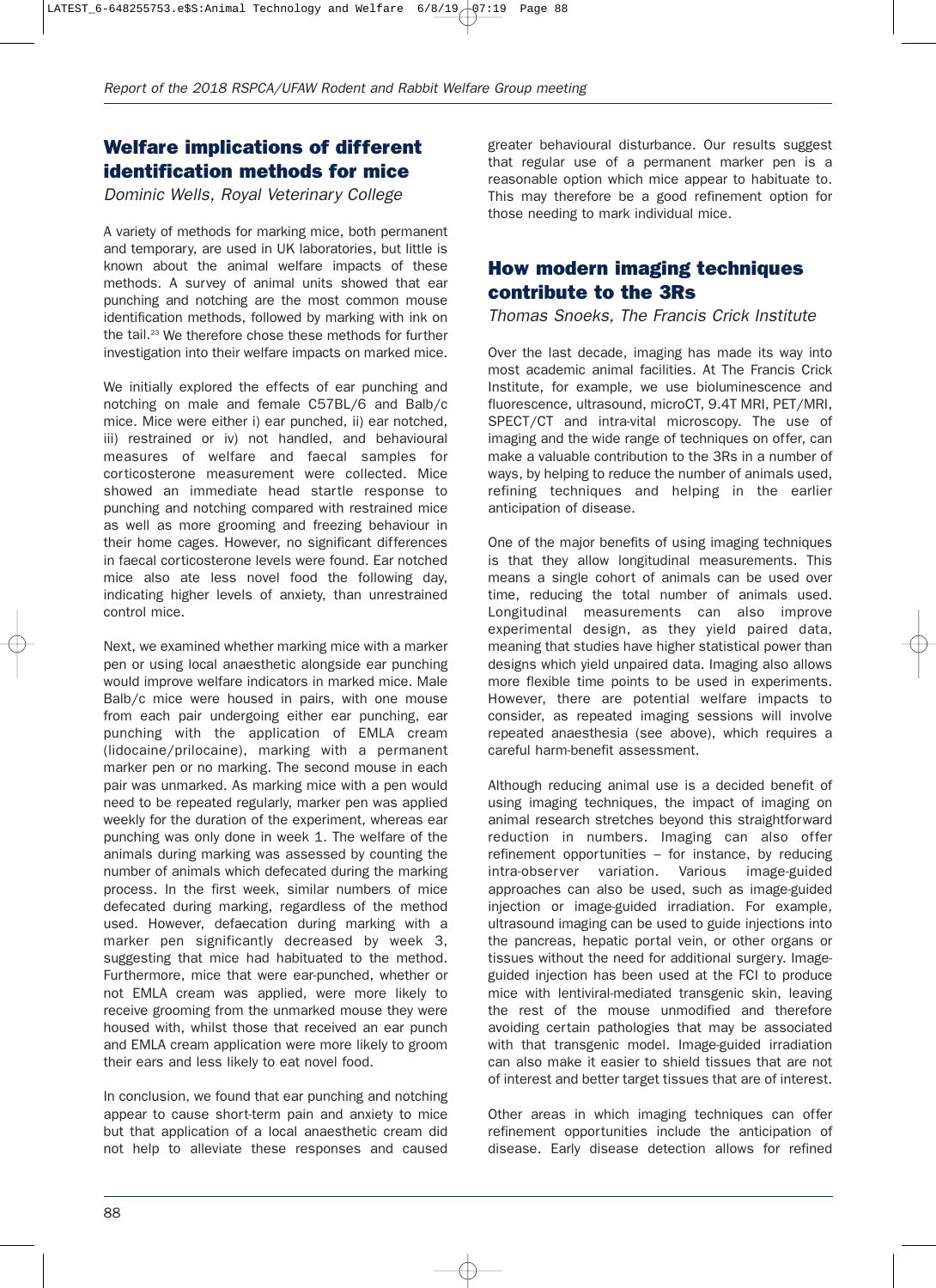experimental protocols where animals are enrolled into experiments before the onset of overt clinical symptoms, which can reduce the degree of suffering the animal experiences. Researchers are also able to better identify the animals they want to include in their experiments – for example, imaging can be used to detect tumours and assess whether they are the right size to be included in a study. Imaging can also be used in the phenotyping of new models – for example, imaging allows the contraction of the heart or blood flow through the aorta to be compared in different subjects.

In summary, the use of the wide variety of imaging techniques available offers opportunities for both reduction in the number of animals used, generating paired data and lower intra-observer reliability, and refinement in procedures, through early disease detection, image-guided methods and phenotyping. Whilst the welfare impacts of repeated anaesthesia must be contrasted with the alternative of using a greater number of animals, researchers can make changes to their experiments to effectively contribute to the 3Rs by exploring and applying the imaging techniques available at their own institutions.

#### **Home Office update: food and water**

*John Marshall, Animals in Science Regulation Unit, Home Office*

The freedom from hunger and thirst is the first of the Five Freedoms to which all animals are entitled (Box 1). Therefore, the provision of food and water to experimental animals is a fundamental part of ensuring animal welfare. Establishment licence (PEL) standard condition 4(3) states that protected animals must be provided with food and water unless authorised by the Secretary of State (i.e. as an experimental procedure), and PIL holders are entrusted with the primary responsibility for animals on whom they have performed regulated procedures. Failure to provide food and water causes unnecessary suffering and potentially death of animals, while experimental data

- Freedom from hunger and thirst
- Freedom from discomfort
- Freedom from pain, injury or disease
- **•** Freedom to express normal behaviour
- Freedom from fear and distress

They were originally set out for farmed animals by the Farm Animal Welfare Council but are often applied in other contexts.

and therefore the benefits of animal use are lost. However, failure to provide food and water does occur and is a major concern for ASRU.

Failure to provide food and water as part of the normal care and husbandry of animals represents a significant cause of non-compliance, accounting for approximately 20% of non-compliance cases annually.<sup>25</sup> For many of these cases, the causes fit into certain themes, such as changes in housing, lack of communication, occurrences over weekends and failure to identify the problem over multiple checks.

Changes in housing, whether these are following transportation or delivery of animals, due to the use of weaning or splitting cages, or after procedures, are a common cause of failure to provide food and water. This is particularly found to be the case where both are missing. A lack of communication between facility staff and researchers and a lack of understanding of responsibility are linked to this – for example, after a procedure where food or water has been withheld there may be confusion as to which team member is responsible for returning food or water to the cage.

Another common feature of cases of non-compliance due to lack of food and water is that issues tend to occur over the weekend, perhaps due to changes in staffing or the checking schedule. Lack of food and water is often identified on a Monday, meaning that the initial incident leading to food and water not being provided has usually occurred the previous week. In these cases, where food and water have been absent for several days, the most severe consequences for animal welfare tend to occur. These cases are also particularly concerning, as this usually means that several different people have checked the animals and failed to note the lack of food and water.

There are a number of relatively easy interventions that can be done to reduce the risk of non-compliance. For example, within the animal unit, the set-up of animal housing should make it easy to observe animals, and overcrowding should be avoided. It can also be helpful to identify units that may be 'at-risk' – for example, isolators, cabinets, recovery areas or any rooms outside the main facility – so that these can be appropriately addressed. Staff should also consider what the most effective system of checks would be for their unit. Technology interventions that have automated checking of food and water may also help here but should be an addition to, not an alternative to, human checks. During the meeting, we asked participants to share their own good practice tips to help ensure animals do not go without food or water. These are listed below:

1. Have multiple checks throughout the day – usually **Box 1.** The Five Freedoms.<sup>24</sup> example 1 and 20 one in the morning and one in the afternoon.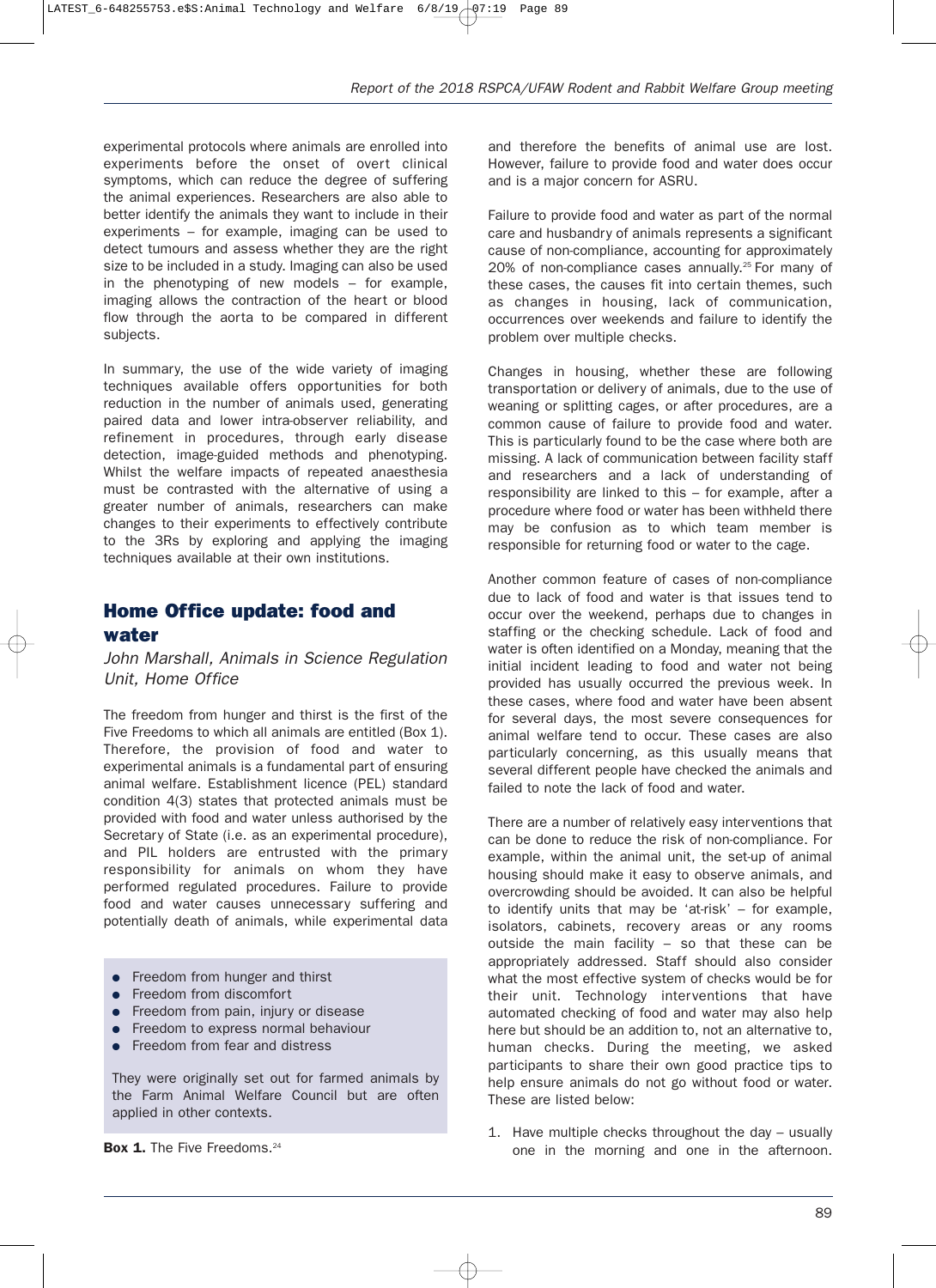Ideally, each check should be done by a different person.

- 2. When checking for water, make sure that water bottles are **touched** and not just observed.
- 3. Make sure labelling is informative, especially if animals have special requirements. For example, weaning mice are clearly labelled at an establishment where these are uncommon.
- 4. Ensure the NACWO is made aware of any absence of food or water, even if this is short term.
- 5. Carry out random audits of rooms to check general performance across a unit, as well as to flag any specific racks or rooms that might be higher risk.
- 6. Ensure that the roles and responsibilities of Animal Technologists are clearly defined – for example, by assigning individual rooms or areas to different people, or by ensuring clear instructions are present as to who should return food and water (and when) if these have been restricted as part of a procedure.
- 7. Consider using a timer when animals are on diet or water restriction, so that when the timer goes off it serves as a reminder to return the food or water bottle.
- 8. Although automation may help avoid situations where there is a lack of food or water, or other undesirable situations, be aware that it is not a perfect solution, and automation should be combined with checking from staff as well.

**Editors Note.** The IAT Animal Welfare Group has published an advice notice on the Feeding and Watering of Laboratory Animals. and is available to download from the IAT website www.iat.org.uk/news. This document aims to provide advice with a focus on the role of Animal Technologists, on the steps to be taken to ensure compliance with the terms of ASPA standard condition 4.

# **Meeting action points**

The following is a list of action points, based on all the presentations and discussions, which may be of use to you in your facility:

- If your facility is being refurbished, or a new facility is being built, ask the NACWO and/or NVS to ensure that all Named Persons and Animal Technologists have appropriate input into the design, so that new thinking about refinement can be fully incorporated.
- Encourage researchers to visit the facility regularly (if they do not already), to encourage greater awareness of the animals' welfare needs.
- Be aware that (like many other species) rabbits can have different personalities, which may have implications for welfare assessment, evaluating refinement, and day-to-day care.
- Ask for a review of the amount and type of nesting material provided for rodents at your establishment,

especially rats. If nests have not been of good quality to date, consider trying different materials or offering a combination of materials.

- If rats are housed in cages that do not allow them to stand up at your facility, ask for this to be discussed at the AWERB (using the paper by Makowska & Weary, reference [16] below). Could a plan be drawn up to change to taller caging?
- If you are caring for animals undergoing repeated general anaesthesia using gaseous agents, discuss the potential for increased anxiety with the researcher and include indicators of anxiety, such as reduced exploratory behaviours, in welfare assessment protocols.
- Ask for a discussion and review of the methods used to mark mice at your facility, using the section on '*Welfare implications of different identification methods for mice*', above.
- If imaging is used within scientific protocols at your establishment, ask the researcher(s) to give a presentation to animal unit staff, so that you can learn more about different imaging techniques and have a discussion on further opportunities to implement the 3Rs.
- Initiate a review of protocols in place to ensure animals do not go without food or water at your establishment – and watch out for forthcoming guidance from the Institute of Animal Technology on this topic.

#### **Acknowledgements**

Thank you to all the speakers and delegates for their talks and discussions.

#### **References**

- <sup>1</sup> **Campbell, K.H., McWhir, J., Ritchie, W.A.** and **Wilmut, I.** (1996). Sheep cloned by nuclear transfer from a cultured cell line. *Nature*, 380 (6569), 64-66.
- <sup>2</sup> **Wilmut, I., Schnieke, A.E., McWhir, J., Kind, A.J.** and **Campbell, K.H.** (1997). Viable offspring derived from fetal and adult mammalian cells. *Nature*, 385 (6619), 810- 813.
- <sup>3</sup> **Chalfie, M., Tu, Y., Euskirchen, G., Ward, W.W.** and Prasher, D.C. (1994). Green fluorescent protein as a marker for gene expression. *Science*, 263 (5148), 802- 805.
- <sup>4</sup> **Morrissey, B., Blyth, K., Carter, P., Chelala, C., Jones, L., Holen, I.** and **Speirs, V.** (2017). The Sharing Experimental Animal Resources, Coordinating Holdings (SEARCH) Framework: Encouraging Reduction, Replacement, and Refinement in Animal Research. *PLoS Biology*, 15(1), e2000719.
- <sup>5</sup> **UK Home Office.** (2018). *Statistics of scientific procedures on living animals, Great Britain 2017*. Download from: https://www.gov.uk/government/ statistics/statistics-of-scientific-procedures-on-livinganimals-great-britain-2017
- <sup>6</sup> **Cressey, D.** (2015). Poorly designed animal experiments in the spotlight. *Nature News*.
- <sup>7</sup> **Leach, M.C., Bowell, V.A., Allan, T.F.** and **Morton, D.B.**